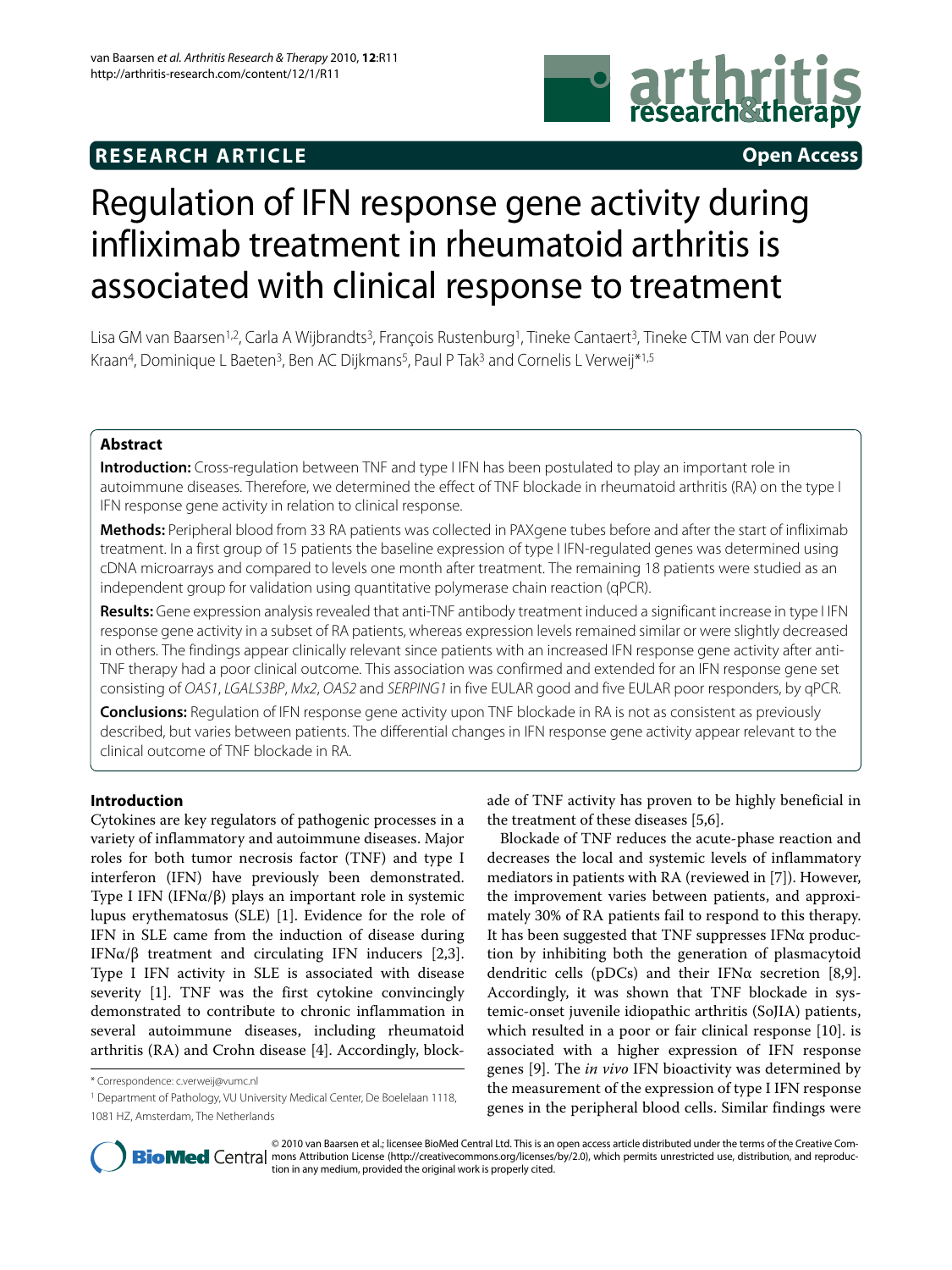made for patients with primary Sjögren syndrome (SS) who were treated with a TNF antagonist [[11\]](#page-8-10) in which no evidence of efficacy of infliximab was observed [\[12](#page-8-11)]. Here, the type I IFN bioactivity in the blood was measured in an indirect manner, based on the use of a bioassay in which a serum sample is tested to induce the expression of IFN response activity.

Since the finding of an increased IFN response gene activity after TNF blockade was based on studies in diseases in which the clinical response to therapy was shown not to be optimal, we were interested to know whether this effect also applied to diseases that showed a good clinical response. Therefore, we aimed to determine the effect of TNF blockade on the type I IFN response gene activity in RA patients, for approximately two thirds of whom TNF-blocking therapy is effective. Previously, we and others demonstrated increased type I IFN response gene activity in the peripheral blood cells of approximately 50% of anti-TNF treatment-naive RA patients [[13\]](#page-8-12). This analysis was based on the measurement of the expression of a set of 34 type I IFN response genes. Accordingly, others demonstrated increased levels of IFN $\alpha$  in serum of a subset of RA patients [\[14](#page-8-13)]. Here, we first studied whether TNF blockade in RA led to a consistent increase in type I IFN response gene activity as was reported for SoJIA and SS. Subsequently, we determined whether anti-TNF-induced changes in IFN response

activity were associated with the clinical outcome of TNF blockade in RA.

# **Materials and methods**

# **Patients**

Consecutive patients with RA according to the American College of Rheumatology criteria were enrolled in the study at the outpatient clinic of the Academic Medical Center (AMC) in Amsterdam over a period of 1 year. Inclusion criteria were 18 to 85 years of age, a failure of at least two disease-modifying anti-rheumatic drugs (including methotrexate [MTX]), and active disease (disease activity score using 28 joint counts [DAS28] of at least 3.2). Patients with a history of an acute inflammatory joint disease of different origin or previous use of a TNF-blocking agent were excluded. Patients were on stable, maximally tolerable MTX treatment. Whole blood samples (2.5 mL) were obtained using PAXgene tubes (PreAnalytiX GmbH, Hilden, Germany) from 33 RA patients prior to initiation of anti-TNF therapy with infliximab (3 mg/kg intravenously at baseline and weeks 2 and 6 and subsequently every 8 weeks). After 4, 8, 12, and 16 weeks of treatment, another PAXgene tube was obtained. All patients gave written informed consent, and the study protocol was approved by the Medical Ethics Committee (AMC). After 16 weeks of treatment, clinical response was assessed using the European League Against Rheumatism (EULAR) response criteria [\[15](#page-8-14),[16](#page-8-15)]

|                                | Array analysis<br>$(n = 15)$ | qPCR analysis<br>$(n = 18)$ |
|--------------------------------|------------------------------|-----------------------------|
| Age, years                     | 51 (39-55)                   | 58 (51-69)                  |
| Gender, female/male            | 7/8                          | 14/4                        |
| Disease characteristics        |                              |                             |
| DAS28                          | $5.6(4.6-7.0)$               | $5.7(5.0-6.6)$              |
| C-reactive protein, mg/dL      | $8(6-22)$                    | $13(5-44)$                  |
| Erythrocyte sedimentation rate | $25(12-41)$                  | 32 (16-47)                  |
| ACPA titer, U/mL               | 100 (15-595)                 | 541 (121-1,805)             |
| IgM RF titer, U/mL             | 28 (14-133)                  | 67 (22-182)                 |
| Disease duration, months       | 77 (29-240)                  | 65 (36-1,992)               |
| Erosions                       | $n = 13$                     | $n = 15$                    |
| Medication                     |                              |                             |
| Methotrexate dose, mg/week     | 25 (20-30)                   | $21(15-25)$                 |
| Prednisone                     | $n = 2$                      | $n = 5$                     |
| <b>NSAID</b>                   | $n = 7$                      | $n = 12$                    |

**Table 1: Characteristics of patients at baseline**

Values are presented as median (interquartile range 25 to 75) unless indicated otherwise. ACPA, anti-citrullinated protein antibodies; DAS28, disease activity score using 28 joint counts; NSAID, nonsteroidal anti-inflammatory drug; qPCR, quantitative polymerase chain reaction; RF, rheumatoid factor.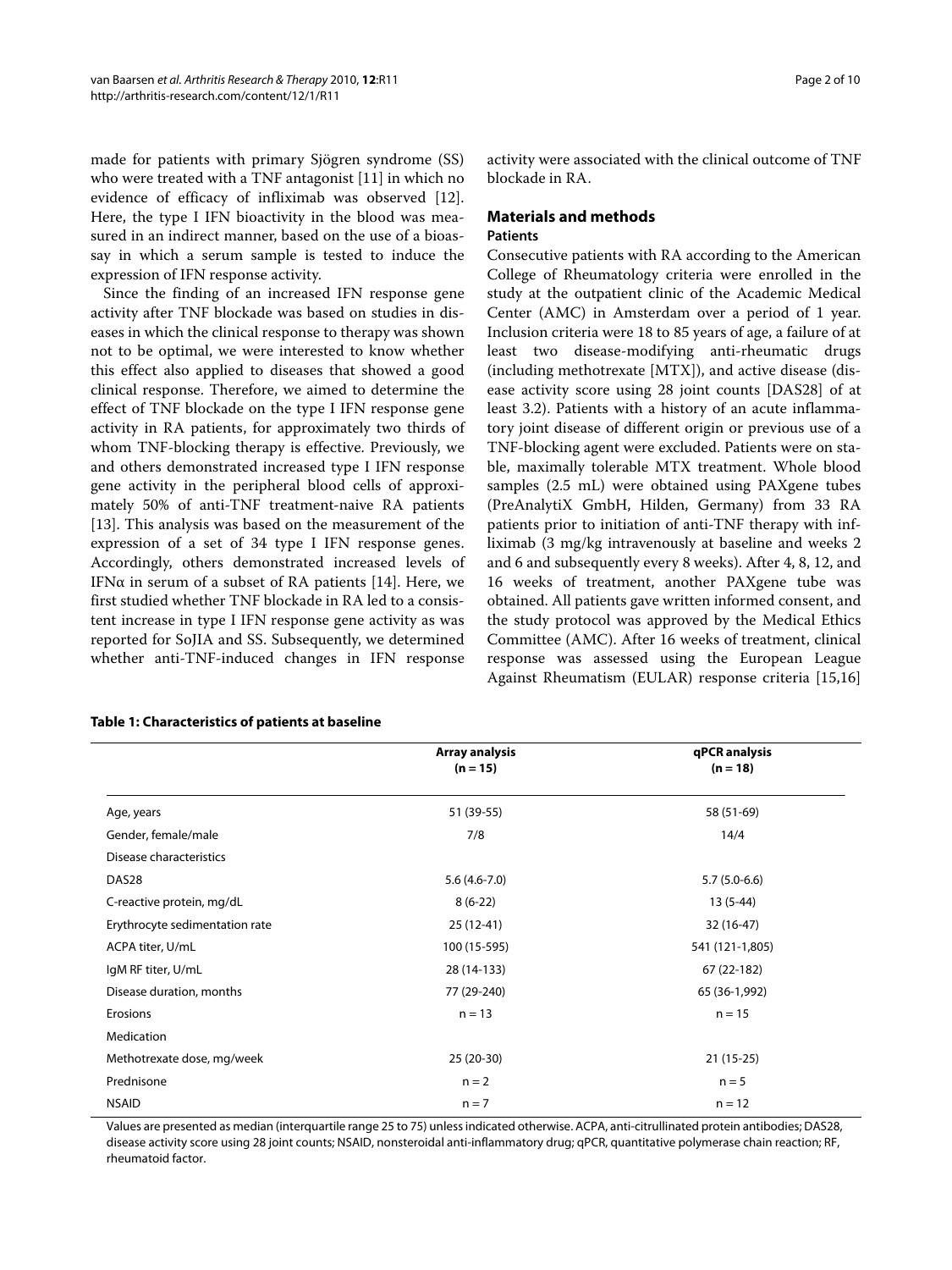as well as the reduction in DAS28 (response defined by a decrease in DAS28 of at least 1.2) [[17](#page-8-16)]. According to the EULAR response criteria, 6 of the 33 patients had a poor response whereas 12 patients displayed a good response to treatment. An overview of the patients' characteristics is presented in Table 1.

### **Blood sampling for RNA isolation**

Blood (2.5 mL) was drawn in PAXgene blood RNA isolation tubes (PreAnalytiX GmbH) and stored at -20°C. Tubes were thawed for 2 hours at room temperature prior to RNA isolation. Next, total RNA was isolated using the PAXgene RNA isolation kit according to the manufacturer's instructions, including a DNAse (Qiagen, Venlo, The Netherlands) step to remove genomic DNA. Quantity and purity of the RNA were tested using the Nano-Drop spectrophotometer (NanoDrop Technologies, Inc., Wilmington, DE, USA).

#### **Microarray data**

In 15 patients, the baseline expression of type I IFN-regulated genes was determined using cDNA microarrays and compared with levels 1 month after treatment. Therefore, we used 43 K cDNA microarrays (from the Stanford Functional Genomics Facility [\[18\]](#page-8-17)) printed on aminosilane-coated slides containing approximately 20,000 unique genes. DNA spots were UV-crosslinked to the slide using 150 to 300 mJ. Sample preparation and microarray hybridization were performed as described previously [\[13,](#page-8-12)[19\]](#page-8-18). Data storage and filtering were performed using the Stanford Microarray Database [\[20](#page-8-19),[21](#page-8-20)] as described previously [\[22\]](#page-8-21). Raw data (log2) can be downloaded from the publicly accessible Stanford database website [\[21\]](#page-8-20). In addition, data are stored in the Gene Expression Omnibus [\[23](#page-8-22)] [GEO:GSE19821].

#### **Interferon response gene set**

Previously, we showed that a prominent cluster of highly correlated type I IFN response genes is upregulated in a subgroup of biological-naive RA patients compared with healthy controls [[13\]](#page-8-12). A gene set consisting of 34 type I IFN response genes was obtained from these data. A smaller IFN gene set consisting of 15 genes was selected for validation analysis using a BioMark™ Real-Time PCR [Polymerase Chain Reaction] System (Fluidigm Corporation, South San Francisco, CA, USA). Detailed information of the gene lists is presented in Table 2.

#### **Real-time quantitative polymerase chain reaction**

RNA (0.5 μg) was reverse-transcribed into cDNA using the Revertaid H-minus cDNA synthesis kit (MBI Fermentas, St. Leon-Rot, Germany) according to the manufacturer's instructions. Real-time quantitative PCR (qPCR) was performed using an ABI Prism 7900HT

Sequence detection system (Applied Biosystems, Foster City, CA, USA) using SybrGreen (Applied Biosystems). Primers were designed using Primer Express software and guidelines (Applied Biosystems), and used primer sequences are listed in Additional file [1](#page-7-0). To calculate arbitrary values of mRNA levels and to correct for differences in primer efficiencies, a standard curve was constructed. Expression levels of target genes were expressed relative to *18SRNA*.

#### **BioMark™ Real-Time PCR System**

The BioMark™ 48.48 Dynamic Array (Fluidigm Corporation) for real-time qPCR was used to simultaneously measure the expression of 15 IFN response genes (Table 2) in 47 samples (plus one negative control) in triplicate. The 47 samples were derived from 10 patients (five poor and five good EULAR responders) at baseline and 1, 2, 3, or 4 months after treatment. From two poor and one good responder patients, the 3-month time points are missing. This experiment was performed at the outsourcing company ServiceXS (Leiden, The Netherlands). Used pre-designed Taqman Gene Expression Assays are listed in Additional file [1.](#page-7-0) Expression levels of target genes were expressed relative to *18SRNA*.

### **Statistical analysis**

Data were analyzed using software programs GraphPad Prism 4 (GraphPad Software, Inc., San Diego, CA, USA) and SPSS version 14.0 (SPSS Inc., Chicago, IL, USA). Data were checked for normal (Gaussian) distribution. Paired *t* test analysis was used to compare pre- and posttreatment expression levels. Two-group comparisons were analyzed using unpaired *t* test or two-way analysis of variance (ANOVA), where appropriate. Data were considered significant with *P* values of less than 0.05.

# **Results**

# **Differential effect of tumor necrosis factor blockade on type I interferon signature**

Previously, we compared the gene expression profiles of peripheral blood cells of RA patients with those of healthy controls and found that a subgroup of RA patients has an increased expression of type I IFN response genes [\[13\]](#page-8-12). This increased expression in IFN response genes was highly variable between the individual RA patients and unrelated to medication and disease activity. In the present study, we studied the effect of TNF blockade on the transcription of type I IFN response genes. Therefore, we used the expression values of 34 type I IFN response genes (Table 2) (described previously [[13\]](#page-8-12)), which were averaged. Subsequently, baseline values were compared with post-treatment levels (Additional file [2\)](#page-7-1). At the patient group level, there was no significant change in type I IFN response gene activity (Figure [1a](#page-4-0)).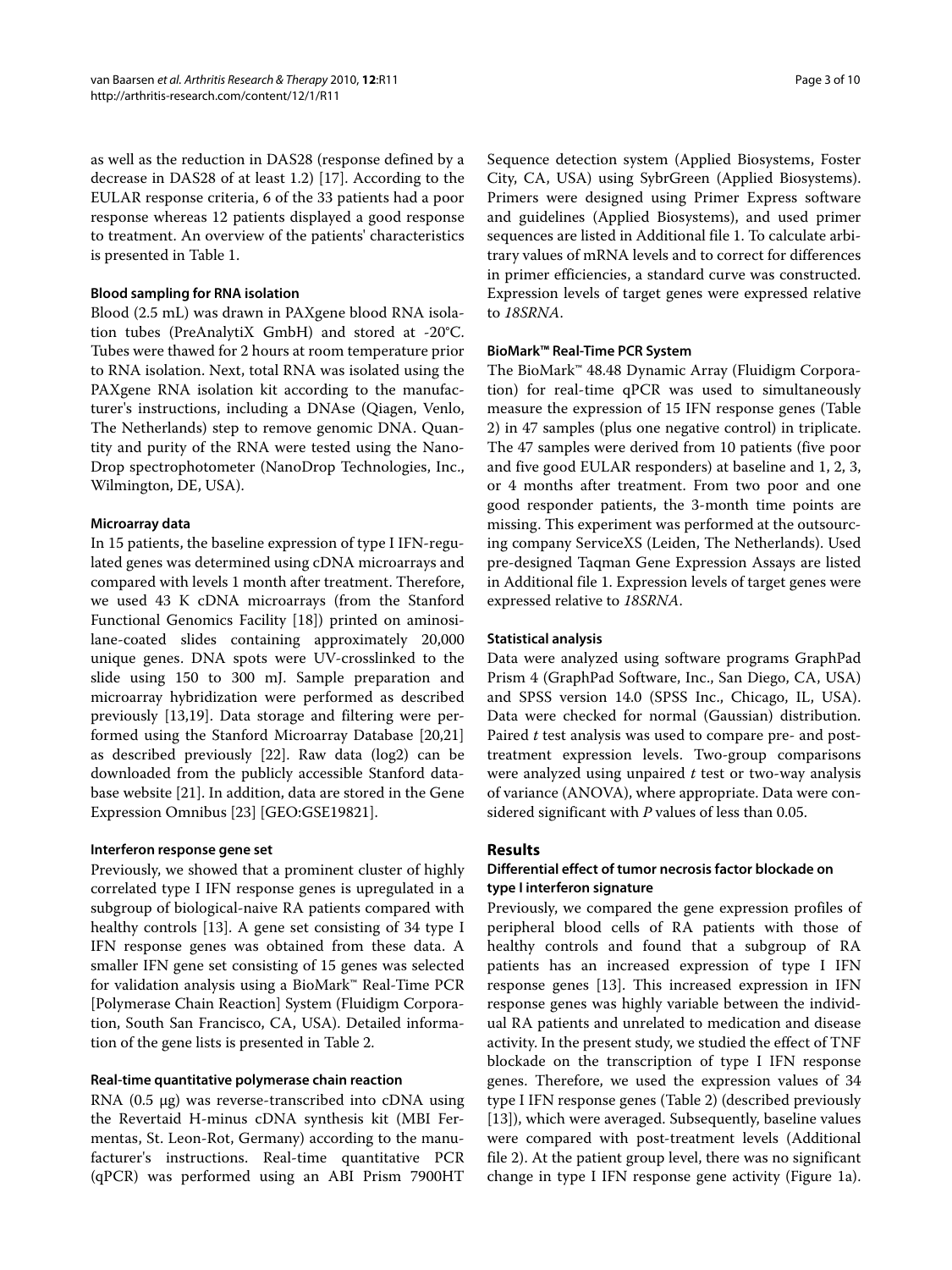| <b>IFN</b> set<br>(34 genes) | <b>Validation</b><br>(15 genes) | Symbol           | <b>NCBI mRNA accession</b><br>number | Name                                                              |
|------------------------------|---------------------------------|------------------|--------------------------------------|-------------------------------------------------------------------|
| X                            |                                 | AA075725         | AA075725.1                           | None                                                              |
| Х                            |                                 | AA142842         | AA142842.1                           | None                                                              |
| Χ                            |                                 | AI347124         | AI347124.1                           | None                                                              |
| х                            |                                 | ATF3             | NM_001030287                         | Activating transcription factor 3                                 |
| х                            |                                 | EIF2AK2          | NM 001135651                         | Eukaryotic translation initiation factor 2-alpha kinase 2         |
| Χ                            | Χ                               | EPSTI1           | NM_001002264                         | Epithelial stromal interaction 1 (breast)                         |
| Χ                            |                                 | Hs.128576        | NM_001135993                         | CDNA FLJ90394 fis, clone NT2RP2005632                             |
| Х                            |                                 | Hs.97872         | AI821640                             | <b>Transcribed locus</b>                                          |
| Χ                            |                                 | IFI16            | NM_005531                            | Interferon, gamma-inducible protein 16                            |
| Χ                            | Χ                               | IFI35            | NM_005533                            | Interferon-induced protein 35                                     |
| Χ                            | Χ                               | IFI44L           | NM_006820                            | Interferon-induced protein 44-like                                |
| Χ                            | X                               | IFI6             | NM_002038                            | Interferon, alpha-inducible protein 6                             |
| х                            | Χ                               | IFIT1            | NM_001548                            | Interferon-induced protein with tetratricopeptide<br>repeats 1    |
| Х                            |                                 | IFIT2            | NM_001547                            | Interferon-induced protein with tetratricopeptide<br>repeats 2    |
| Χ                            | Χ                               | IFITM1           | NM_003641                            | Interferon-induced transmembrane protein 1 (9-27)                 |
| Χ                            |                                 | IL1RN            | NM_000577                            | Interleukin 1 receptor antagonist                                 |
| Χ                            | Χ                               | IRF <sub>2</sub> | NM_002199                            | Interferon regulatory factor 2                                    |
| х                            |                                 | IRF7             | NM_001572                            | Interferon regulatory factor 7                                    |
| Χ                            | Χ                               | ISG15            | NM_005101                            | ISG15 ubiquitin-like modifier                                     |
| Χ                            | Χ                               | LGALS3BP         | NM_005567                            | Lectin, galactoside-binding, soluble, 3 binding protein           |
| х                            |                                 | MX1              | NM_001144925                         | Myxovirus (influenza virus) resistance 1                          |
| Х                            | Х                               | MX2              | NM_002463                            | Myxovirus (influenza virus) resistance 2 (mouse)                  |
| Χ                            | X                               | OAS1             | NM_001032409                         | 2',5'-oligoadenylate synthetase 1, 40/46 kDa                      |
| Χ                            | Χ                               | OAS2             | NM_001032731                         | 2'-5'-oligoadenylate synthetase 2, 69/71 kDa                      |
| Х                            |                                 | PARP14           | NM_017554                            | Poly (ADP-ribose) polymerase family, member 14                    |
| Χ                            |                                 | PLSCR1           | NM_021105                            | Phospholipid scramblase 1                                         |
| X                            |                                 | RNF213           | NM_020914                            | Ring finger protein 213                                           |
| х                            | X                               | RSAD2            | NM_080657                            | Radical S-adenosyl methionine domain containing 2<br>(alias cig5) |
| Х                            |                                 | RTP4             | NM_022147                            | Receptor (chemosensory) transporter protein 4                     |
| X                            | Χ                               | SAMD9L           | NM_152703                            | Sterile alpha motif domain containing 9-like                      |
| X                            | X                               | SERPING1         | NM_000062                            | Serpin peptidase inhibitor, clade G (C1 inhibitor),<br>member 1   |
| X                            |                                 | TAP1             | NM_000593                            | Transporter 1, ATP-binding cassette, sub-family B (MDR/<br>TAP)   |
| X                            |                                 | TNFAIP6          | NM_007115                            | Tumor necrosis factor, alpha-induced protein 6                    |
| х                            |                                 | UBE2L6           | NM_004223                            | Ubiquitin-conjugating enzyme E2L 6                                |

# **Table 2: Interferon response gene/transcript sets used in this study**

IFN, interferon; NCBI, National Center for Biotechnology Information.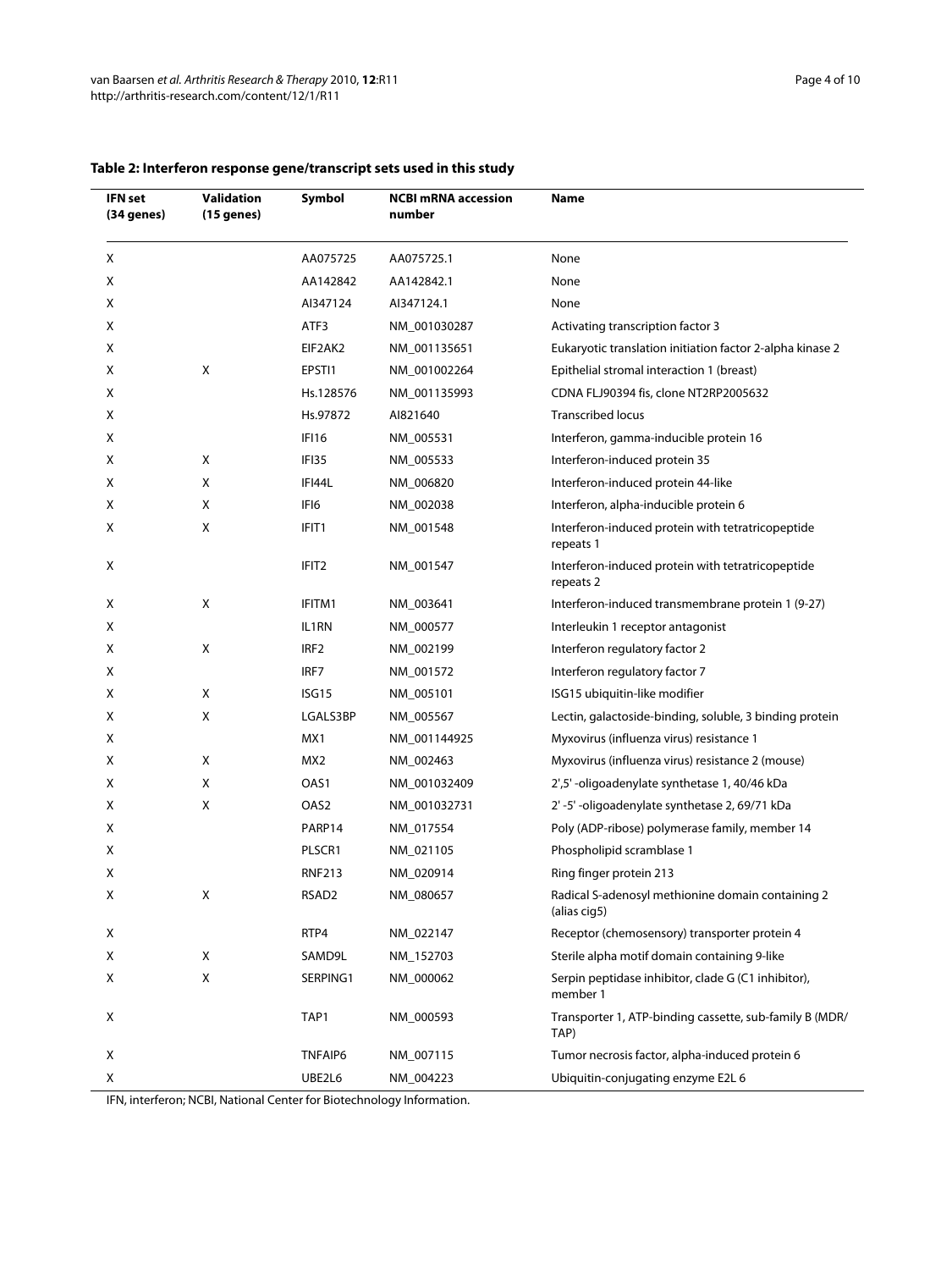<span id="page-4-0"></span>

were measured by quantitative real-time polymerase chain reaction (PCR) in an independent group of 18 patients. **(b)** The expression levels of the

However, the regulation of IFN response genes upon TNF blockade was highly variable between patients. The variation was not related to gender or MTX dose or prednisone or nonsteroidal anti-inflammatory drug (NSAID) three genes were averaged, and baseline levels were compared with post-treatment levels. ns, not significant using a paired t test analysis.

To confirm these results in an independent cohort of 18 RA patients, three genes (*RSAD2*, *IFI44L*, and *OAS1*) that showed the best correlation  $(R > 0.9)$  with the mean expression value of the set of 34 type I IFN response genes were selected. The mean expression of the three genes was measured by real-time qPCR before and 1 month after infliximab therapy. Ten patients showed an increased expression of these three IFN response genes after TNF blockade, whereas in eight patients similar or decreased levels were observed (Figure [1b](#page-4-0)). The IFN regulation was independent of gender or MTX dose or prednisolone or NSAID use. Collectively, these results confirm findings from the microarray study and evidently demonstrate that the regulation of IFN response gene activity upon TNF blockade in RA is not as consistent as previously described for SoJIA [[9\]](#page-8-8) and SS [[11\]](#page-8-10).

use.

# **Change in type I interferon response gene activity is unrelated to baseline levels**

Since the type I IFN response gene expression levels are already highly heterogeneous in biological-naive RA patients, we investigated whether the observed changes

were related to the magnitude of IFN response gene expression prior to treatment. Therefore, the relationship between the extent of the baseline IFN response gene expression levels and its change after TNF blockade was tested. In the 15 patients, the baseline mean expression of the type I IFN gene set did not correlate with their corresponding change after treatment (Pearson R = -0.42, *P* = 0.12). This was confirmed in the validation group of 18 patients by using the mean expression levels of the three IFN response genes (*RSAD2*, *IFI44L*, and *OAS1*) measured by qPCR, although a trend toward significance was observed (Spearman  $R = -0.44$ ,  $P = 0.064$ ). These findings reveal that the type I IFN response gene expression profile prior to treatment is not associated with the direction of its change upon TNF blockade.

# **Anti-tumor necrosis factor induced-interferon regulation and clinical response to treatment**

Finally, we investigated whether the treatment-induced changes in type I IFN response gene expression levels were associated with clinical response to treatment. Therefore, the patients  $(n = 15)$  were divided into two groups on the basis of their change in mean expression level for the 34 IFN response genes (ratio > 1 and ratio < 1) as demonstrated in Figure [1a](#page-4-0). Next, clinical parameters were compared between these two groups. Clinical response to treatment was determined after 16 weeks of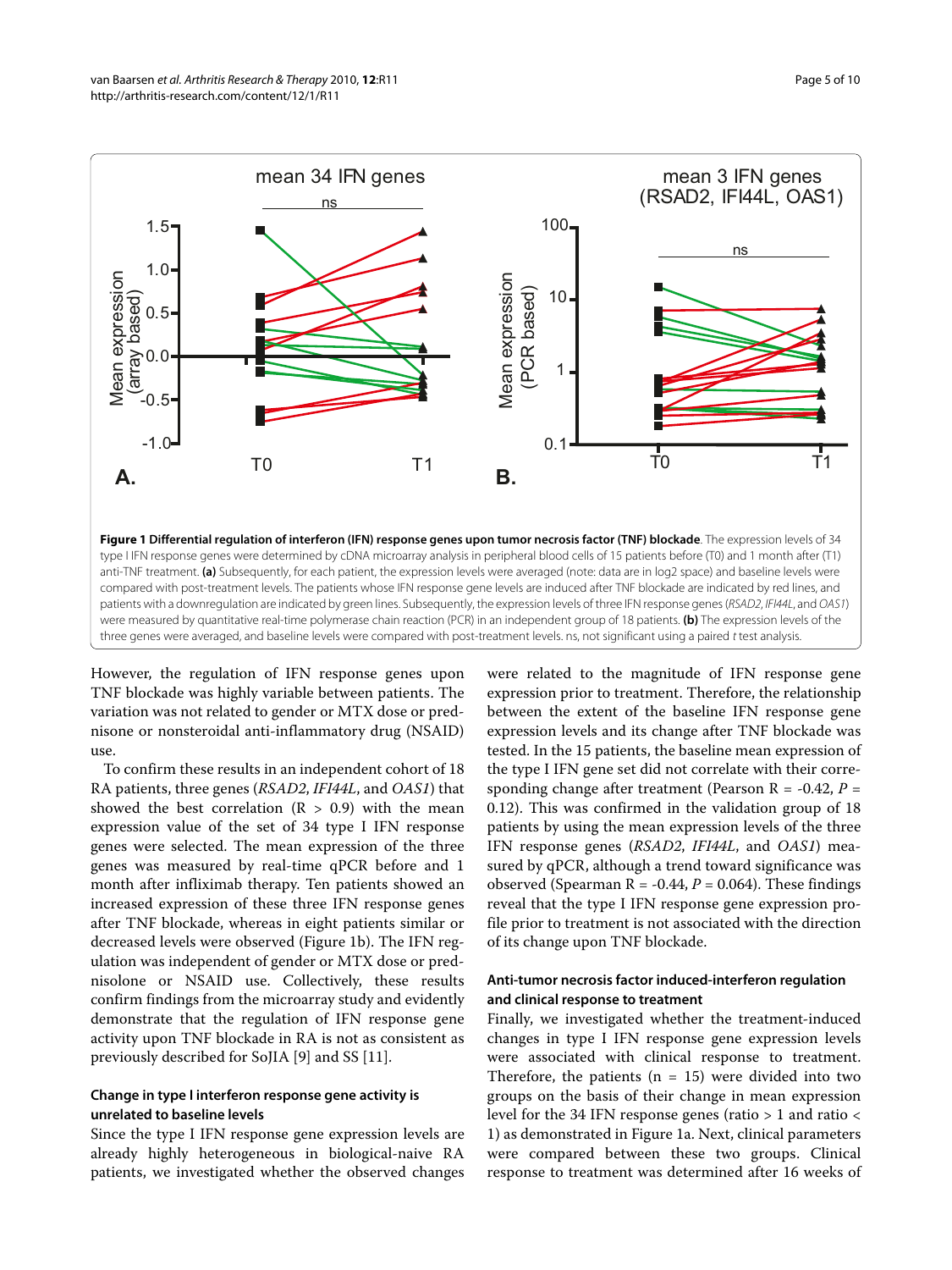<span id="page-5-0"></span>

each other with respect to clinical response to treatment. The ratio is determined by the  $T = 1/T = 0$  expression levels of the IFN response genes as demonstrated in Figure 1a. Data are shown as box plots; each box represents the 25th to 75th percentiles. The lines inside represent the median, and the ends of the whiskers represent the smallest and largest observations. Patients with an upregulation in IFN response genes displayed a significantly (unpaired t test, \* P < 0.05; \*\*P < 0.01) worse clinical response to treatment as assessed by change in disease activity score (DAS) (DAS before treatment minus DAS 16 weeks after treatment) **(a)**, European League Against Rheumatism (EULAR) response **(b)**, tender joint count (TJC) **(c)**, and Health Assessment Questionnaire-Disability Index (HAQ) **(d)** after treatment.

treatment. Interestingly, the patients who showed an increase in type I IFN response gene expression levels after 1 month of treatment had a poor clinical response to treatment. This was reflected by less improvement in disease activity scores  $(P = 0.013)$  and higher tender joint counts (*P* = 0.015) and higher Health Assessment Questionnaire-Disability Index scores (*P* = 0.008) after treatment (Figure [2\)](#page-5-0). Accordingly, all patients without an anti-TNF-induced increase in type I IFN gene activity had a good or moderate response to treatment as assessed by the EULAR response criteria ( $P = 0.018$ ) (Figure [2\)](#page-5-0). From a total of 29 patients, both the EULAR and the qPCR expression data were available for the three IFN response

genes *RSAD2*, *IFI44L*, and *OAS1*. Analysis of the pre- versus post-treatment ration of *OAS1* revealed that the change in gene expression of *OAS1* is significantly associated with clinical response to treatment (*P* < 0.013).

To determine whether the IFN response to TNF blockade was sustained over time, five EULAR good and five EULAR poor responders were selected and the expression levels of 15 IFN response genes (selected from the set of 34 genes used above, Table 2) were measured at baseline and 1, 2, 3, and 4 months after treatment by qPCR (Additional file [3\)](#page-7-2). The expression levels were averaged for the individual patients, and the treatmentinduced changes (ratio post- versus pre-treatment) in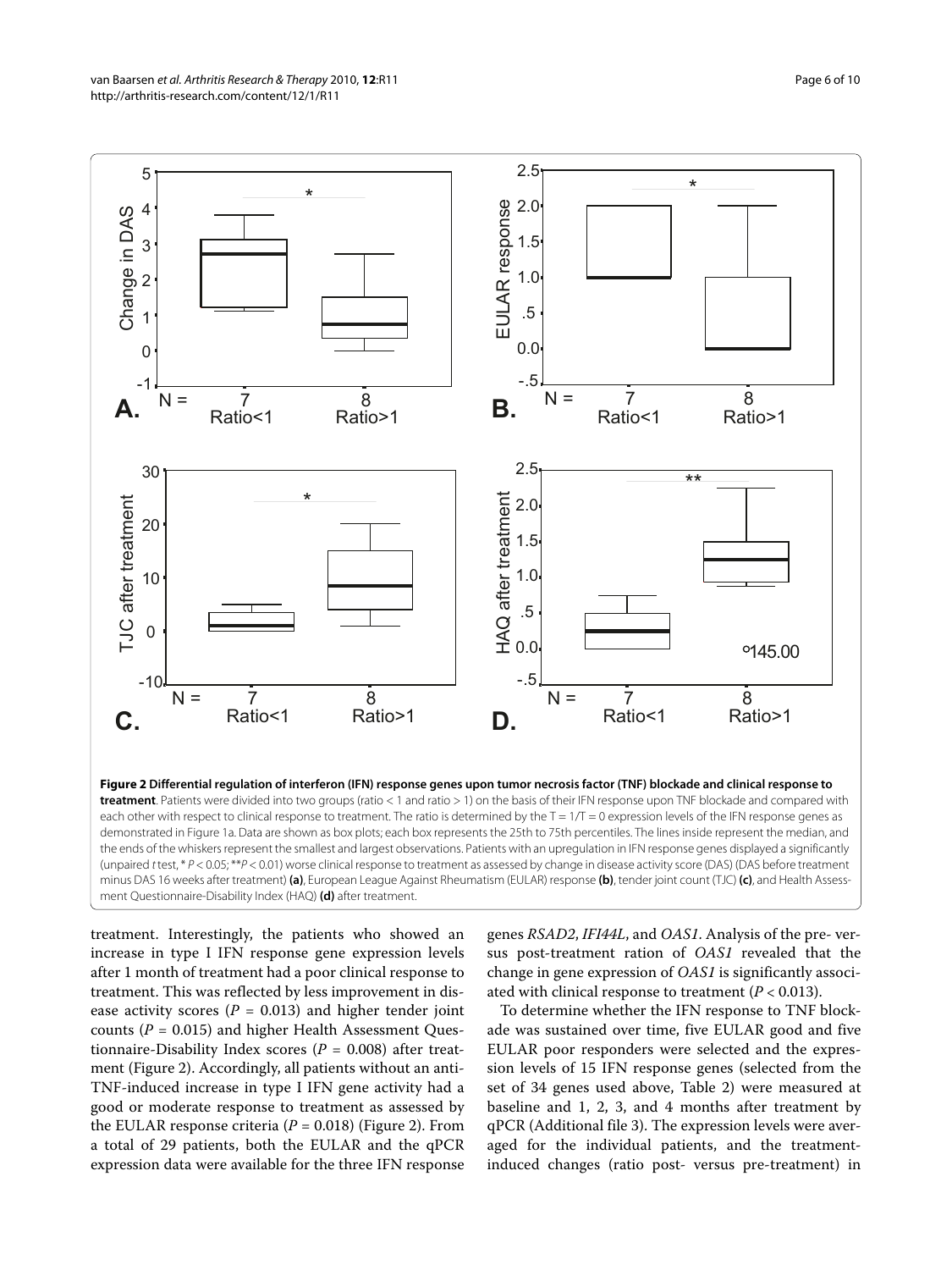<span id="page-6-0"></span>

treatment. From two poor and one good responder patients, the 3-month time points are missing. The IFN response gene expression levels during treatment were compared between the two clinical response groups by means of two-way analysis of variance test. Treatment-induced changes in the expression levels of two genes, LGALS3BP **(a)** and OAS1 **(b)**, were significantly different between the two response groups. **(c)** The mean expression level of five IFN response genes (LGALS3BP, OAS1, Mx2, SERPING1, and OAS2) showed the best significant difference between the two clinical response groups. Graphs show the mean and standard error of the mean expression levels for each clinical response group. RQ, relative quantity.

IFN response gene expression levels over time were compared between the two clinical response groups using two-way ANOVA. Overall, the IFN response genes showed an upregulation in the poor responder group, which was most prominent at 2 months after the start of therapy (data not shown). At the single-gene level, the increased expression in poor versus good responders reached significance for the *OAS1* and *LGALS3BP* genes (Figure [3a](#page-6-0), b). For three other IFN response genes (*Mx2*, *OAS2*, and *SERPING1*), a trend (*P* = approximately 0.06, data not shown) was observed toward increased expression in the poor responder patients. Combining these five genes (*OAS1*, *LGALS3BP*, *Mx2*, *OAS2*, and *SERPING1*) into one IFN response gene set improved the significance (Figure [3](#page-6-0)c). These data demonstrate that poor response to infliximab treatment is associated with treatmentinduced increase in type I IFN response gene activity.

#### **Discussion**

In this study, we demonstrated that blockade of the inflammatory cytokine TNF in RA patients modulates the expression of IFN response gene activity in a heterogeneous manner. The data revealed that some RA patients display a treatment-induced increased expression of type I IFN response genes whereas others display no effect or a small decrease. We provided evidence that the treatment-induced change in expression levels of IFN response genes is associated with the EULAR response rate at 16 weeks after the start of infliximab treatment. RA patients who revealed an increased IFN response gene expression profile after 1 to 2 months of anti-TNF treatment exhibited a poor clinical response. No association between clinical response to infliximab treatment and baseline IFN response gene activity was found.

IFNs are known for their immune regulatory properties. Previously, we provided evidence for an increased expression of type I IFN response genes in a subset of patients with RA [[13](#page-8-12)]. Upregulation of type I IFN response genes has been reported in peripheral blood cells of (a subset of) patients with other autoimmune diseases, like SLE [\[1](#page-8-0)[,24](#page-8-23)-[26\]](#page-8-24), dermatomyositis [\[27](#page-9-0)], and multiple sclerosis [[22\]](#page-8-21). Type I IFNs (IFNαβ) exert broad dual effects on the immune system, reflecting both immunestimulatory and immune-suppressive activities. Immunestimulatory activities relate to the activation of myeloid dendritic cells, chemokines, chemokine receptors, costimulatory molecules (CD40, CD80, and CD86), and humoral responses. Immune-suppressive effects are reflected by Th2 cell skewing and anti-proliferative and pro-apoptotic effects. According to their dual effect on immunity, their role in disease may range from detrimental to beneficial. Although the anti-TNF-induced increase in IFN response activity might be an epiphenomenon related to the effect of TNF blockade, it is tempting to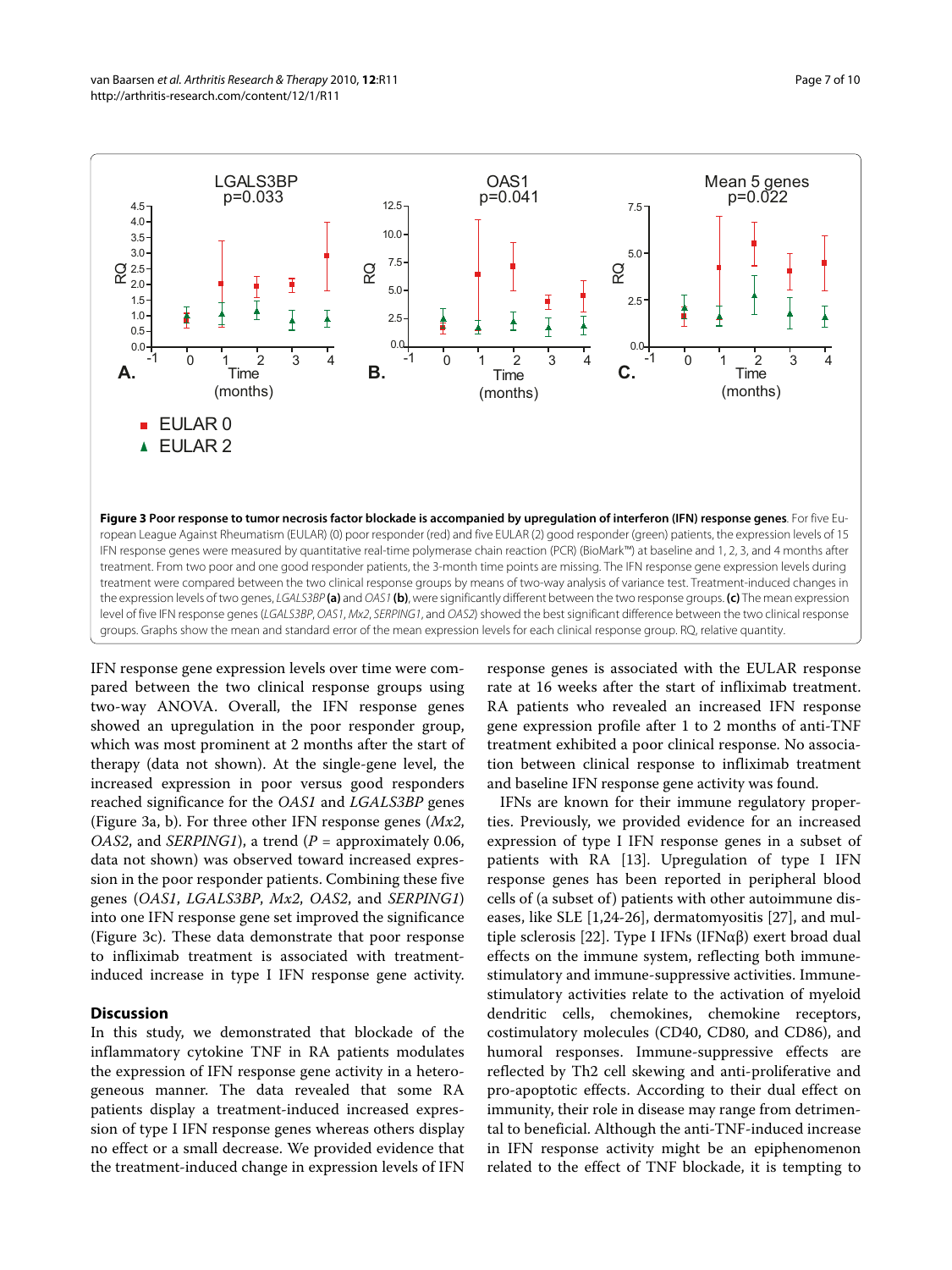speculate on a role of increased IFN bioactivity in the deteriorating clinical effects. The association between an increase in type I IFN response gene activity and poor response to anti-TNF treatment may suggest a harmful role for type I IFN bioactivity in RA or, alternatively, a failed attempt to counter-regulate inflammation.

Clinical experience revealed that a fraction of patients treated with TNF antagonists developed (increased) antidsDNA antibodies, in some cases with a concomitant lupus-like syndrome [[28,](#page-9-1)[29\]](#page-9-2). From a total of 18 of the 33 patients we studied, levels of anti-citrullinated protein antibody, rheumatoid factor, and double-stranded DNA autoantibody, determined before and 24 weeks after TNF blockade, were available. The expression level of IFN response genes was not related to antibody levels at baseline nor was the activation of the IFN response genes related to the drug-induced formation of antibodies (data not shown [\[30\]](#page-9-3)).

The differences between the effects of TNF blockade on IFN response activity between the studies in SS [[11](#page-8-10)] and SoJIA [\[9\]](#page-8-8), on the one hand, and our studies in RA and spondyloarthritis (SpA) [\[31\]](#page-9-4), on the other, could have their origin in differences in design between the studies, such as the use of infliximab in RA versus etanercept in SS, and the different readout systems used. For example, the SS study was based on an indirect reporter cell assay to measure type I IFN activity in plasma, whereas in the SoIIA and RA studies, measurement of IFN response gene activity in the peripheral blood cells was measured. Using the reporter assay, we previously demonstrated that the serum type I IFN bioactivity was increased in SpA patients treated with etanercept whereas it was transiently declined by infliximab [[31\]](#page-9-4). This is suggestive for differential effects of etanercept and infliximab on IFN response activity, although the direct consequence for the IFN response signature in the peripheral blood cells has not been tested. In an attempt to find an explanation for the apparent discrepancies in IFN response gene activity related to clinical response to infliximab, we learned that in both RA and SS [[11,](#page-8-10)[12\]](#page-8-11) an increased IFN response activity is associated with a poor clinical response.

The inter-individual differences in anti-TNF-induced IFN response may be the result of differential regulatory processes. Evidence that TNF blockade may exert both inhibitory and activating effects on IFN response activity is available. *In vitro* experiments suggested that endogenous secretion of TNF by pDCs represents a negative feedback on IFN production [\[9](#page-8-8)]. Whereas this finding suggested that TNF displays counteracting effects on IFN response activity, others have reported that TNF initiates an IRF1-dependent autocrine loop leading to sustained expression of STAT1-dependent type I IFN response genes [[32\]](#page-9-5). Hence, the divergent outcome of the IFN response activity might be a consequence of differences in the relative contribution of each of these processes in the regulation of IFN response activity. Alternatively, genetic variation in the type I IFN biology could underlie the variation in response activity. Single-nucleotide polymorphisms in several transcription factors involved the type I IFN pathway (for example, *IRF5*, *Tyk2*, and *STAT4*) have recently been associated with a number of autoimmune diseases, including SLE [\[33](#page-9-6),[34](#page-9-7)] and RA [[35](#page-9-8)[-37](#page-9-9)]. Future studies are needed to unravel the mechanism behind the divergent alterations in IFN response gene activity upon TNF blockade. Since the current information on the differential IFN response gene activity does not have predictive value to identify responders before the start of therapy, detailed insight in the regulatory processes that underlie this effect might be helpful to identify such biomarkers. Therefore, *in vitro* studies with blood cells that are treated with a TNF blocker might be useful.

#### **Conclusions**

In summary, this study shows that there is a large variation between RA patients in the change of IFN response gene expression levels during TNF blockade. The change in IFN response genes is unrelated to baseline expression levels. Interestingly, treatment-induced increase of IFN response gene activity is associated with poor clinical response to infliximab treatment. Additional studies in larger patient cohorts should reproduce and confirm these findings.

# **Additional material**

#### <span id="page-7-0"></span>**[Additional file 1](http://www.biomedcentral.com/content/supplementary/ar2912-S1.xls)**

**Information on real-time PCR assays**. Primer sequences for quantitative real-time PCR and Pre-designed Taqman Gene Expression Assays used for Fluidigm's BioMark™ Real-Time PCR System.

#### <span id="page-7-1"></span>**[Additional file 2](http://www.biomedcentral.com/content/supplementary/ar2912-S2.xls)**

#### **Microarray data values of the individual 34 IFN response genes**.

Microarray data values (in log2) of the 34 IFN response genes measured in 15 RA patients before and one month after infliximab treatment including EULAR response.

#### <span id="page-7-2"></span>**[Additional file 3](http://www.biomedcentral.com/content/supplementary/ar2912-S3.xls)**

**qPCR values of the individual 15 IFN response genes**. Gene expression values of 15 IFN response genes measured by Fluidigm's BioMark™ Real-Time PCR System. Expression values were measured before start of treatment, one, two, three and four months after start of therapy in 5 EULAR good responder patients and 5 EULAR poor responder patients.

#### **Abbreviations**

AMC: Academic Medical Center; ANOVA: analysis of variance; DAS28: disease activity score using 28 joint counts; EULAR: European League Against Rheumatism; IFN: interferon; MTX: methotrexate; NSAID: nonsteroidal anti-inflammatory drug; PCR: polymerase chain reaction; pDC: plasmacytoid dendritic cell; qPCR: quantitative polymerase chain reaction; RA: rheumatoid arthritis; SLE: systemic lupus erythematosus; SoJIA: systemic-onset juvenile idiopathic arthritis; SpA: spondyloarthritis; SS: Sjögren syndrome; TNF: tumor necrosis factor.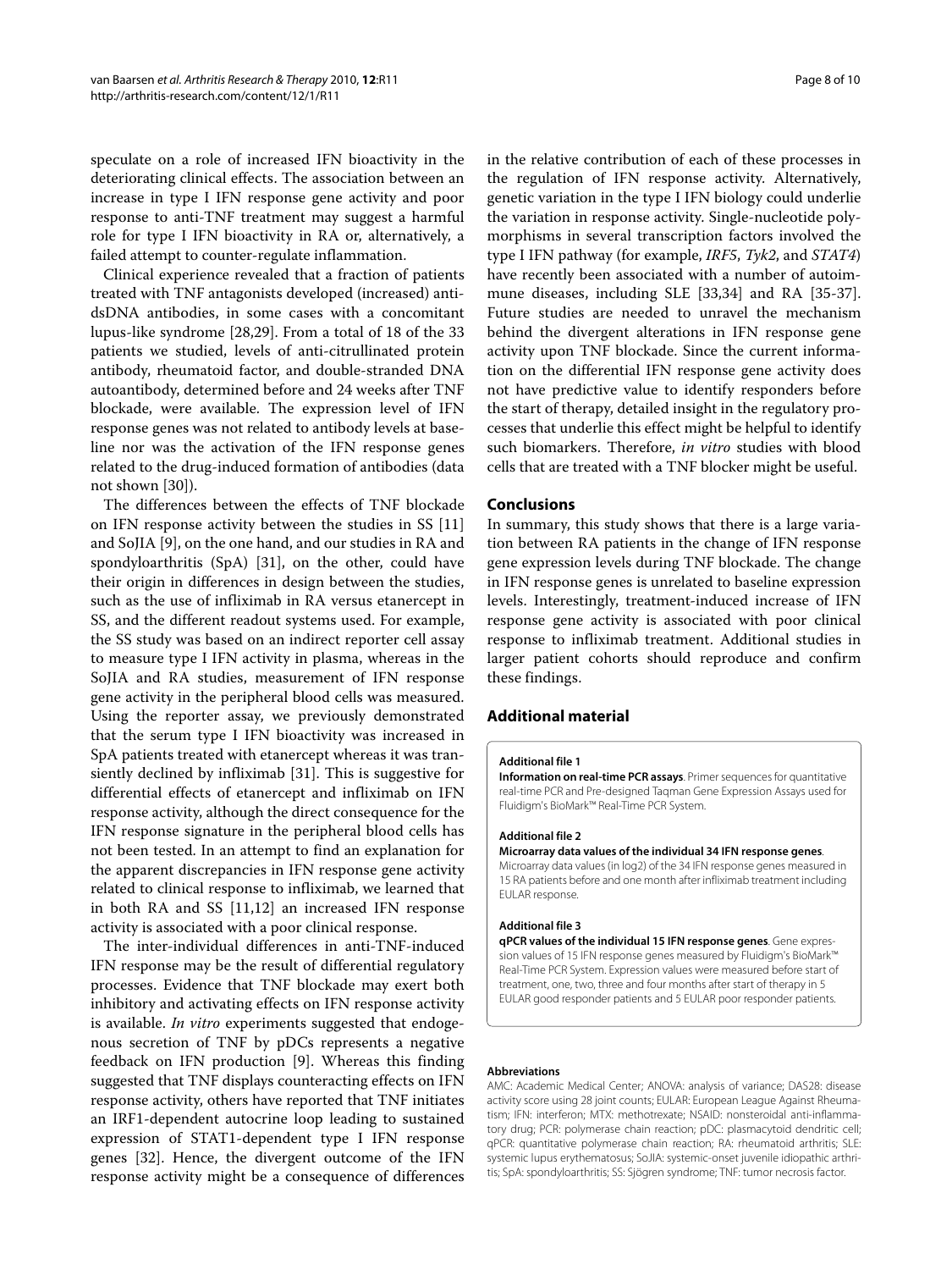#### **Competing interests**

PT has served as a consultant for Abbott (Abbott Park, IL, USA), Amgen (Thousand Oaks, CA, USA), Centocor (Horsham, PA, USA), Schering-Plough Corporation (Kenilworth, NJ, USA), UCB (Brussels, Belgium), and Wyeth (Madison, NJ, USA). The VU University Medical Center has filed a patent application (patent file number P086657EP00, 'Predicting clinical response to treatment with a soluble TNF-antagonist or TNF, or a TNF receptor agonist'). The other authors declare that they have no competing interests.

#### **Authors' contributions**

LvB helped to conceive, design, and perform the experiments, participated in analysis and interpretation of data, and helped to write the paper. CW helped to conceive, design, and perform the experiments, participated in patient inclusion and disease activity measure, and helped to write the paper. PT helped to conceive and design the experiments and participated in patient inclusion and disease activity measure. CV helped to conceive and design the experiments, participated in analysis and interpretation of data, and helped to write the paper. TvdPK participated in analysis and interpretation of data and analysis tools. TC, DB, and BD participated in patient inclusion, disease activity measurements and clinical laboratory analyses. FR helped to perform the experiments. All authors read and approved the final manuscript.

#### **Acknowledgements**

This study was supported by grants from The Netherlands Organization for Health Research and Development (ZonMw) of The Netherlands Organization for Scientific Research (NWO) (grant number 945-02-029), the European Community's FP6 funding (AUTOCURE), the Innovation Oriented research Program (IOP) on Genomics, and the Centre for Medical Systems Biology (Netherlands Genomics Initiative). This publication reflects the views of the authors only. The European Community is not liable for any use that may be made of the information herein. We thank ServiceXS for performing the real-time PCR experiments using Dynamic Array on the BioMark™ instrument (Fluidigm Corporation). This was made possible, in part, via the ServiceXS-Fluidigm Application Challenge prize awarded to LvB.

#### **Author Details**

1Department of Pathology, VU University Medical Center, De Boelelaan 1118, 1081 HZ, Amsterdam, The Netherlands,

2Current address: Department of Clinical Immunology & Rheumatology, Academic Medical Center, University of Amsterdam, Meibergdreef 9, 1105 AZ, Amsterdam, The Netherlands,

3Department of Clinical Immunology & Rheumatology, Academic Medical Center, University of Amsterdam, Meibergdreef 9, 1105 AZ, Amsterdam, The Netherlands,

4Department of Molecular Cell Biology & Immunology, VU University Medical Center, Van der Boechorststraat 7, 1081 BT, Amsterdam, The Netherlands and 5Department of Rheumatology, VU University Medical Center, De Boelelaan 1117, 1081 HV, Amsterdam, The Netherlands

#### Received: 11 June 2009 Revisions Requested: 27 July 2009 Revised: 10 December 2009 Accepted: 22 January 2010 Published: 22 January 2010

#### **References**

- <span id="page-8-0"></span>Baechler EC, Batliwalla FM, Karypis G, Gaffney PM, Ortmann WA, Espe KJ, Shark KB, Grande WJ, Hughes KM, Kapur V, Gregersen PK, Behrens TW: [Interferon-inducible gene expression signature in peripheral blood](http://www.ncbi.nlm.nih.gov/entrez/query.fcgi?cmd=Retrieve&db=PubMed&dopt=Abstract&list_uids=12604793)  [cells of patients with severe lupus](http://www.ncbi.nlm.nih.gov/entrez/query.fcgi?cmd=Retrieve&db=PubMed&dopt=Abstract&list_uids=12604793)**.** Proc Natl Acad Sci USA 2003, 100:2610-2615.
- <span id="page-8-1"></span>2. Baechler EC, Gregersen PK, Behrens TW: The emerging role of interferon [in human systemic lupus erythematosus](http://www.ncbi.nlm.nih.gov/entrez/query.fcgi?cmd=Retrieve&db=PubMed&dopt=Abstract&list_uids=15511676)**.** Curr Opin Immunol 2004, 16:801-807.
- <span id="page-8-2"></span>Ronnblom LE, Alm GV, Oberg KE: Autoimmunity after alpha-interferon [therapy for malignant carcinoid tumors](http://www.ncbi.nlm.nih.gov/entrez/query.fcgi?cmd=Retrieve&db=PubMed&dopt=Abstract&list_uids=2058872)**.** Ann Intern Med 1991, 115:178-183.
- <span id="page-8-3"></span>4. Feldmann M, Maini RN: [Anti-TNF alpha therapy of rheumatoid arthritis:](http://www.ncbi.nlm.nih.gov/entrez/query.fcgi?cmd=Retrieve&db=PubMed&dopt=Abstract&list_uids=11244034)  [what have we learned?](http://www.ncbi.nlm.nih.gov/entrez/query.fcgi?cmd=Retrieve&db=PubMed&dopt=Abstract&list_uids=11244034) Annu Rev Immunol 2001, 19:163-196.
- <span id="page-8-4"></span>5. Elliott MJ, Maini RN, Feldmann M, Kalden JR, Antoni C, Smolen JS, Leeb B, Breedveld FC, Macfarlane JD, Bijl H: [Randomised double-blind](http://www.ncbi.nlm.nih.gov/entrez/query.fcgi?cmd=Retrieve&db=PubMed&dopt=Abstract&list_uids=7934491)  [comparison of chimeric monoclonal antibody to tumour necrosis](http://www.ncbi.nlm.nih.gov/entrez/query.fcgi?cmd=Retrieve&db=PubMed&dopt=Abstract&list_uids=7934491)

[factor alpha \(cA2\) versus placebo in rheumatoid arthritis](http://www.ncbi.nlm.nih.gov/entrez/query.fcgi?cmd=Retrieve&db=PubMed&dopt=Abstract&list_uids=7934491)**.** Lancet 1994, 344:1105-1110.

- <span id="page-8-5"></span>6. Targan SR, Hanauer SB, van Deventer SJ, Mayer L, Present DH, Braakman T, DeWoody KL, Schaible TF, Rutgeerts PJ: [A short-term study of chimeric](http://www.ncbi.nlm.nih.gov/entrez/query.fcgi?cmd=Retrieve&db=PubMed&dopt=Abstract&list_uids=9321530)  [monoclonal antibody cA2 to tumor necrosis factor alpha for Crohn's](http://www.ncbi.nlm.nih.gov/entrez/query.fcgi?cmd=Retrieve&db=PubMed&dopt=Abstract&list_uids=9321530)  [disease. Crohn's Disease cA2 Study Group](http://www.ncbi.nlm.nih.gov/entrez/query.fcgi?cmd=Retrieve&db=PubMed&dopt=Abstract&list_uids=9321530)**.** N Engl J Med 1997, 337:1029-1035.
- <span id="page-8-6"></span>7. Tracey D, Klareskog L, Sasso EH, Salfeld JG, Tak PP: Tumor necrosis factor [antagonist mechanisms of action: a comprehensive review](http://www.ncbi.nlm.nih.gov/entrez/query.fcgi?cmd=Retrieve&db=PubMed&dopt=Abstract&list_uids=18155297)**.** Pharmacol Ther 2008, 117:244-279.
- <span id="page-8-7"></span>8. Banchereau J, Pascual V, Palucka AK: [Autoimmunity through cytokine](http://www.ncbi.nlm.nih.gov/entrez/query.fcgi?cmd=Retrieve&db=PubMed&dopt=Abstract&list_uids=15142523)[induced dendritic cell activation](http://www.ncbi.nlm.nih.gov/entrez/query.fcgi?cmd=Retrieve&db=PubMed&dopt=Abstract&list_uids=15142523)**.** Immunity 2004, 20:539-550.
- <span id="page-8-8"></span>9. Palucka AK, Blanck JP, Bennett L, Pascual V, Banchereau J: [Cross](http://www.ncbi.nlm.nih.gov/entrez/query.fcgi?cmd=Retrieve&db=PubMed&dopt=Abstract&list_uids=15728381)[regulation of TNF and IFN-alpha in autoimmune diseases](http://www.ncbi.nlm.nih.gov/entrez/query.fcgi?cmd=Retrieve&db=PubMed&dopt=Abstract&list_uids=15728381)**.** Proc Natl Acad Sci USA 2005, 102:3372-3377.
- <span id="page-8-9"></span>10. Kimura Y, Pinho P, Walco G, Higgins G, Hummell D, Szer I, Henrickson M, Watcher S, Reiff A: [Etanercept treatment in patients with refractory](http://www.ncbi.nlm.nih.gov/entrez/query.fcgi?cmd=Retrieve&db=PubMed&dopt=Abstract&list_uids=15868633)  [systemic onset juvenile rheumatoid arthritis](http://www.ncbi.nlm.nih.gov/entrez/query.fcgi?cmd=Retrieve&db=PubMed&dopt=Abstract&list_uids=15868633)**.** J Rheumatol 2005, 32:935-942.
- <span id="page-8-10"></span>11. Mavragani CP, Niewold TB, Moutsopoulos NM, Pillemer SR, Wahl SM, Crow MK: [Augmented interferon-alpha pathway activation in patients with](http://www.ncbi.nlm.nih.gov/entrez/query.fcgi?cmd=Retrieve&db=PubMed&dopt=Abstract&list_uids=18050196)  [Sjogren's syndrome treated with etanercept](http://www.ncbi.nlm.nih.gov/entrez/query.fcgi?cmd=Retrieve&db=PubMed&dopt=Abstract&list_uids=18050196)**.** Arthritis Rheum 2007, 56:3995-4004.
- <span id="page-8-11"></span>12. Mariette X, Ravaud P, Steinfeld S, Baron G, Goetz J, Hachulla E, Combe B, Puechal X, Pennec Y, Sauvezie B, Perdriger A, Hayem G, Janin A, Sibilia J: [Inefficacy of infliximab in primary Sjogren's syndrome: results of the](http://www.ncbi.nlm.nih.gov/entrez/query.fcgi?cmd=Retrieve&db=PubMed&dopt=Abstract&list_uids=15077311)  randomized, controlled Trial of Remicade in Primary Sjogren's [Syndrome \(TRIPSS\)](http://www.ncbi.nlm.nih.gov/entrez/query.fcgi?cmd=Retrieve&db=PubMed&dopt=Abstract&list_uids=15077311)**.** Arthritis Rheum 2004, 50:1270-1276.
- <span id="page-8-12"></span>13. Pouw Kraan TC van der, Wijbrandts CA, van Baarsen LG, Voskuyl AE, Rustenburg F, Baggen JM, Ibrahim SM, Fero M, Dijkmans BA, Tak PP, Verweij CL: [Rheumatoid arthritis subtypes identified by genomic](http://www.ncbi.nlm.nih.gov/entrez/query.fcgi?cmd=Retrieve&db=PubMed&dopt=Abstract&list_uids=17223656)  [profiling of peripheral blood cells: assignment of a type I interferon](http://www.ncbi.nlm.nih.gov/entrez/query.fcgi?cmd=Retrieve&db=PubMed&dopt=Abstract&list_uids=17223656)  [signature in a subpopulation of patients](http://www.ncbi.nlm.nih.gov/entrez/query.fcgi?cmd=Retrieve&db=PubMed&dopt=Abstract&list_uids=17223656)**.** Ann Rheum Dis 2007, 66:1008-1014.
- <span id="page-8-13"></span>14. Bokarewa M, Tarkowski A, Lind M, Dahlberg L, Magnusson M: [Arthritogenic dsRNA is present in synovial fluid from rheumatoid](http://www.ncbi.nlm.nih.gov/entrez/query.fcgi?cmd=Retrieve&db=PubMed&dopt=Abstract&list_uids=18991285)  [arthritis patients with an erosive disease course](http://www.ncbi.nlm.nih.gov/entrez/query.fcgi?cmd=Retrieve&db=PubMed&dopt=Abstract&list_uids=18991285)**.** Eur J Immunol 2008, 38:3237-3244.
- <span id="page-8-14"></span>15. van Gestel AM, Prevoo ML, van 't Hof MA, van Rijswijk MH, Putte LB van de, van Riel PL: [Development and validation of the European League](http://www.ncbi.nlm.nih.gov/entrez/query.fcgi?cmd=Retrieve&db=PubMed&dopt=Abstract&list_uids=8546736)  Against Rheumatism response criteria for rheumatoid arthritis. [Comparison with the preliminary American College of Rheumatology](http://www.ncbi.nlm.nih.gov/entrez/query.fcgi?cmd=Retrieve&db=PubMed&dopt=Abstract&list_uids=8546736)  and the World Health Organization/International League Against [Rheumatism Criteria](http://www.ncbi.nlm.nih.gov/entrez/query.fcgi?cmd=Retrieve&db=PubMed&dopt=Abstract&list_uids=8546736)**.** Arthritis Rheum 1996, 39:34-40.
- <span id="page-8-15"></span>16. Fransen J, van Riel PL: The Disease Activity Score and the EULAR [response criteria](http://www.ncbi.nlm.nih.gov/entrez/query.fcgi?cmd=Retrieve&db=PubMed&dopt=Abstract&list_uids=16273792)**.** Clin Exp Rheumatol 2005, 23:S93-S99.
- <span id="page-8-16"></span>17. van Gestel AM, Haagsma CJ, van Riel PL: Validation of rheumatoid [arthritis improvement criteria that include simplified joint counts](http://www.ncbi.nlm.nih.gov/entrez/query.fcgi?cmd=Retrieve&db=PubMed&dopt=Abstract&list_uids=9778226)**.** Arthritis Rheum 1998, 41:1845-1850.
- <span id="page-8-17"></span>18. Stanford: functional genomics facility [\[http://microarray.org/sfgf/\]](http://microarray.org/sfgf/)
- <span id="page-8-18"></span>19. Pouw Kraan TC van der, van Baarsen LG, Rustenburg F, Baltus B, Fero M, Verweij CL: [Gene expression profiling in rheumatology](http://www.ncbi.nlm.nih.gov/entrez/query.fcgi?cmd=Retrieve&db=PubMed&dopt=Abstract&list_uids=17983157)**.** Methods Mol Med 2007, 136:305-327.
- <span id="page-8-19"></span>20. Demeter J, Beauheim C, Gollub J, Hernandez-Boussard T, Jin H, Maier D, Matese JC, Nitzberg M, Wymore F, Zachariah ZK, Brown PO, Sherlock G, Ball CA: [The Stanford Microarray Database: implementation of new](http://www.ncbi.nlm.nih.gov/entrez/query.fcgi?cmd=Retrieve&db=PubMed&dopt=Abstract&list_uids=17182626)  [analysis tools and open source release of software](http://www.ncbi.nlm.nih.gov/entrez/query.fcgi?cmd=Retrieve&db=PubMed&dopt=Abstract&list_uids=17182626)**.** Nucleic Acids Res 2007, 35:D766-D770.
- <span id="page-8-20"></span>21. Stanford Microarray Database [\[http://smd.stanford.edu/\]](http://smd.stanford.edu/)
- <span id="page-8-21"></span>22. van Baarsen LG, Pouw Kraan TC van der, Kragt JJ, Baggen JM, Rustenburg F, Hooper T, Meilof JF, Fero MJ, Dijkstra CD, Polman CH, Verweij CL: A [subtype of multiple sclerosis defined by an activated immune defense](http://www.ncbi.nlm.nih.gov/entrez/query.fcgi?cmd=Retrieve&db=PubMed&dopt=Abstract&list_uids=16837931)  [program](http://www.ncbi.nlm.nih.gov/entrez/query.fcgi?cmd=Retrieve&db=PubMed&dopt=Abstract&list_uids=16837931)**.** Genes Immun 2006, 7:522-531.
- <span id="page-8-22"></span>23. Gene Expression Omnibus [<http://www.ncbi.nlm.nih.gov/geo>]
- <span id="page-8-23"></span>24. Bennett L, Palucka AK, Arce E, Cantrell V, Borvak J, Banchereau J, Pascual V: [Interferon and granulopoiesis signatures in systemic lupus](http://www.ncbi.nlm.nih.gov/entrez/query.fcgi?cmd=Retrieve&db=PubMed&dopt=Abstract&list_uids=12642603)  [erythematosus blood](http://www.ncbi.nlm.nih.gov/entrez/query.fcgi?cmd=Retrieve&db=PubMed&dopt=Abstract&list_uids=12642603)**.** J Exp Med 2003, 197:711-723.
- 25. Han GM, Chen SL, Shen N, Ye S, Bao CD, Gu YY: Analysis of gene [expression profiles in human systemic lupus erythematosus using](http://www.ncbi.nlm.nih.gov/entrez/query.fcgi?cmd=Retrieve&db=PubMed&dopt=Abstract&list_uids=12700592)  [oligonucleotide microarray](http://www.ncbi.nlm.nih.gov/entrez/query.fcgi?cmd=Retrieve&db=PubMed&dopt=Abstract&list_uids=12700592)**.** Genes Immun 2003, 4:177-186.
- <span id="page-8-24"></span>26. Kirou KA, Lee C, George S, Louca K, Peterson MG, Crow MK: Activation of [the interferon-alpha pathway identifies a subgroup of systemic lupus](http://www.ncbi.nlm.nih.gov/entrez/query.fcgi?cmd=Retrieve&db=PubMed&dopt=Abstract&list_uids=15880830)